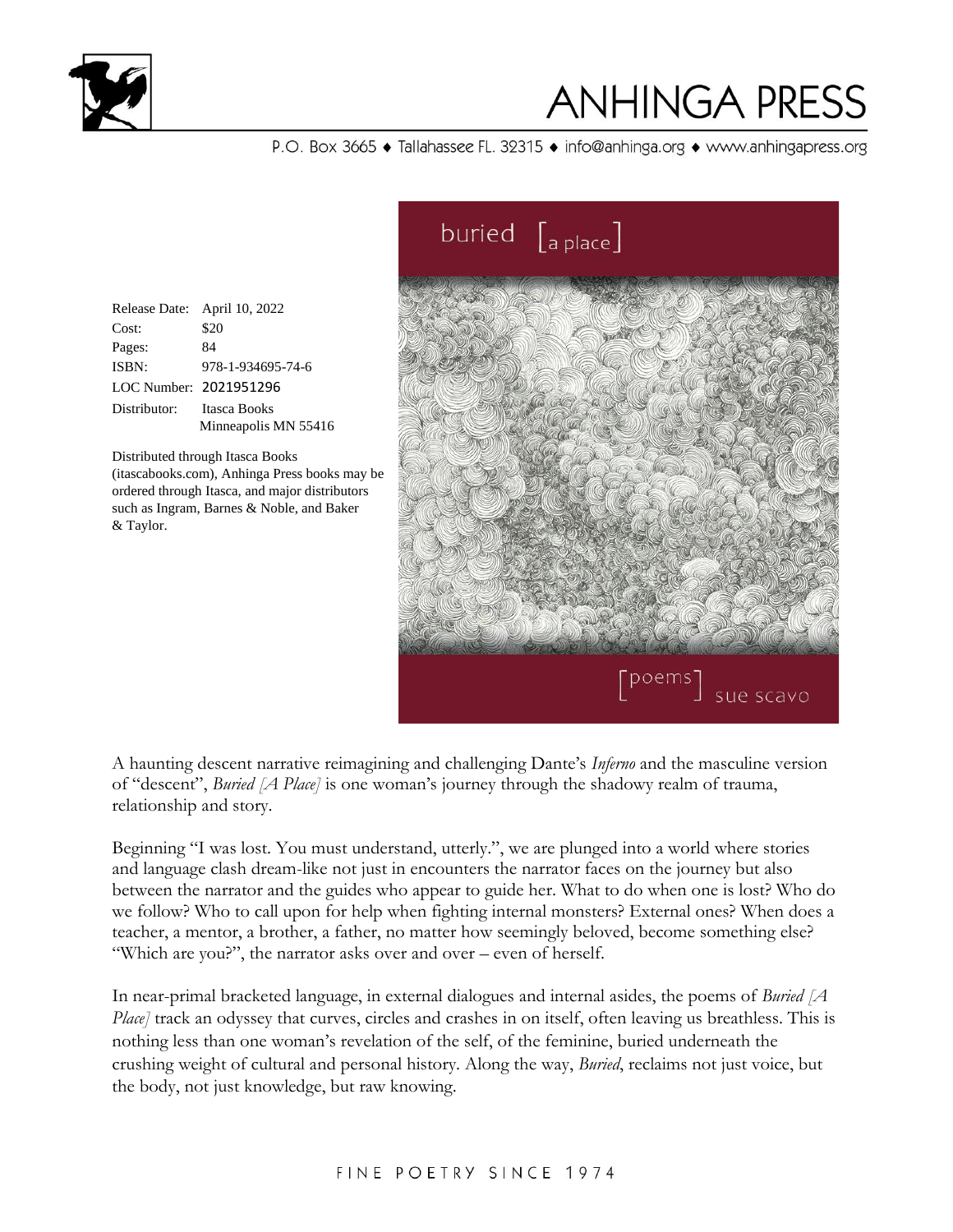

P.O. Box 3665 • Tallahassee FL. 32315 • info@anhinga.org • www.anhingapress.org

### Sue Scavo



[www.suescavo.com](http://www.suescavo.com/) • [www.anhingapress.com](http://www.anhingapress.com/) • [sue@suescavo.com](mailto:sue@suescavo.com)

**SUE SCAVO'S** debut book of poetry *Buried [A Place]* will be released from Anhinga Press on April 10, 2022. Her poems have appeared in *Poet Lore, Blue Heron Review, Aster(ix), Burning House Press, Literary Mama, Panolopy* and many others; and in anthologies, including *What Have You Lost?* ed. Naomi Shihab Nye. She has an MFA in Poetry from New England College. Scavo also received a writer's residency at the Vermont Studio Center, where she later became a staff artist for several years.

Scavo is the co-founder and editor of *deLuge Literary and Arts Journal*. She is an Embodied Dreamwork analyst and teacher who has taught courses/workshops on creativity, writing and dreaming for over twenty years.

She has taught/presented internationally at conferences/venues such as Esalen Institute, Kripalu Center, Breitenbush Retreat Center, The Rowe Center, Hollyhock and the International Association for the Study of Dreams. Find her at suescavo.com and anetymologyofdreaming.com.

Author photo and book cover art may be downloaded from [www.suescavo.com/press-kit-buried/.](http://www.suescavo.com/press-kit-buried/)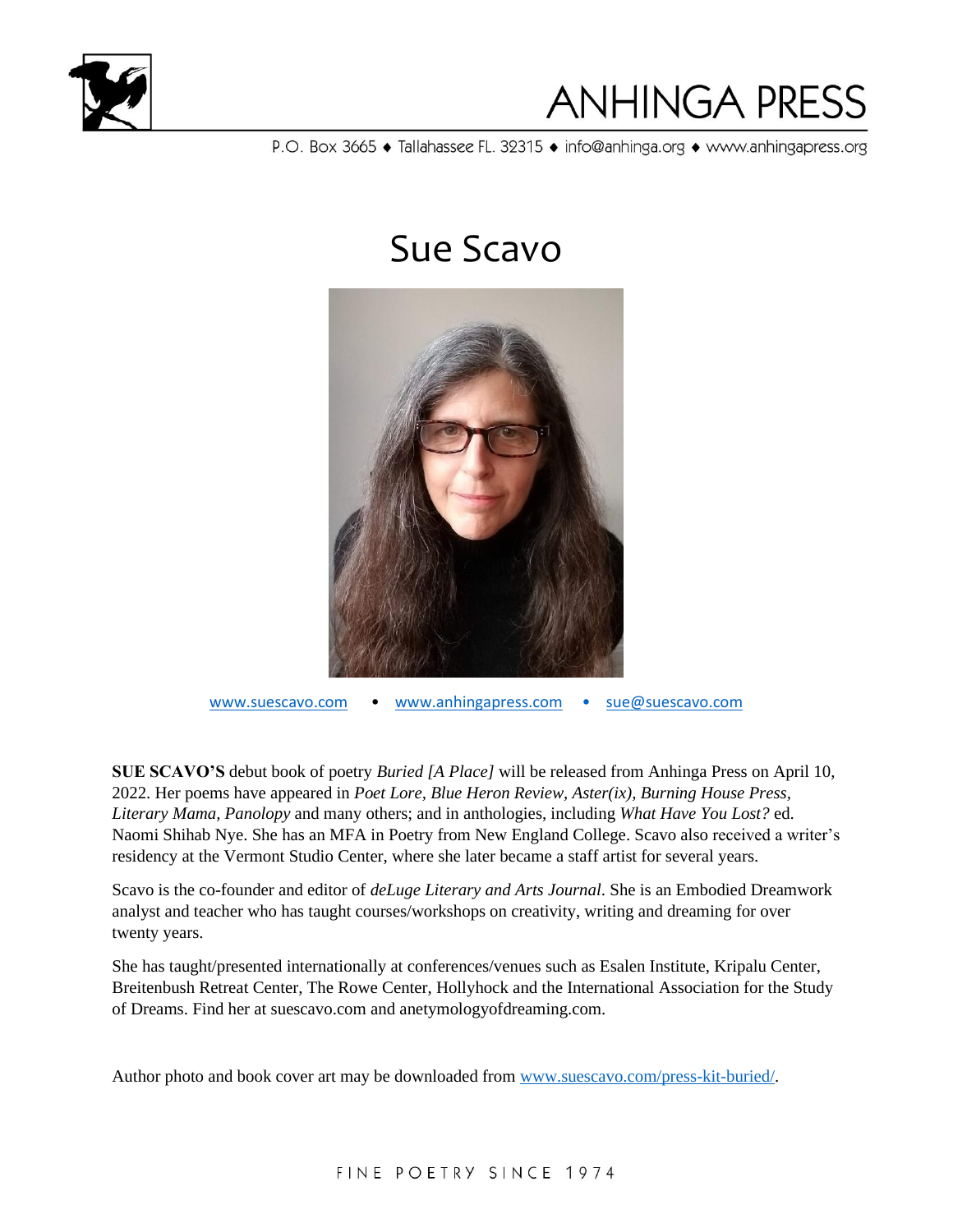

P.O. Box 3665 · Tallahassee FL. 32315 · info@anhinga.org · www.anhingapress.org

### Praise for Buried [A Place]

**NEVER HAVE** I seen the female form so unearthed—not just the body—but the sound of its voice, the shape of its language. As *BURIED* resurrects, the Father's house is upended. A house built and maintained by enslaved bodies, sourced from an exploited earth. A house that is now on fire. There is no tongue as deft as Sue Scavo's to both name the crimes of the patriarchs who lived as gods and to indict her own willingness to be their supplicant. Until they point downward, to Hell, as if the inferno weren't right here and now. The lie of transcendence is, in truth, the molten core of violence. In a voice all atrium and ventricle, Scavo renounces the descent, reclaims what has been interred. The body as sacred topography.

**Amy Irvine**, award-winning author of *Trespass: Living at the Edge of the Promised Land*; *Desert Cabal: A New Season in the Wilderness*; co-author of *Air Mail* (with Pam Houston). *Almost Animal: Tracking the Wilder Mother* is forthcoming 2022.

**IN POEMS** nearly pre-language and dream-born, in language bracketed and shifting, ruminant, Sue Scavo's poetic sequence, *BURIED* [A PLACE], excavates a woman's soul, "not journey girl, not worthy girl," from the patriarchal firmament. Questing, trusting, she follows a teacher's guidance but finds him "greedy in [his] story taking, hoarder of what defines." Here is myth re-making, the act of hunting for new language inside the body—"the place of *past*, the place of *never-changing*, the place of *gnarl*." These poems, talking back to Dante's *Inferno* and history itself, take us down the long path of coming into knowledge, from "what [I thought] was my memory" toward "our own words as *lantern*." If "once there was a girl who filled her breath with salt water / and remembered song," drowning in order to sing, here, instead, is the story of being told, "*Watch your step*," and refusing. "I stepped and stepped." To dwell in Sue Scavo's imagination is to suspend time and what we have come to know—so that we may re-know it.

**Kerrin McCadden**, award-winning poet of *American Wake, Landscape with Plywood Silhouettes*, and *Keep This to Yourself*.

**"IN THE MIDDLE** of being lost, you have to understand – I prayed for a straight path, a true path, a way through path," so begins Sue Scavo's tremendous work *BURIED [A PLACE]*. Scavo leads the reader, vicariously, often with direct address, along a path of self-retrieval. Imbedded in the text is a correlation, argument, and dialog with Dante's own journey described in *Inferno* of his *Commedia.* Scavo delves into the territory of the woman's experience, her body, her relationships; between mentor/student, brother/sister, father/daughter. Follows the often-perplexing states of love, trust, transference, transgression, violation, to eventual autonomy, and if not forgiveness, understanding. Scavo's use of language, her tight turn of words, are like steppingstones, like a torch in a dark wood. She is a true new voice in poetry's landscape. Take notice.

**Karla Van Vliet**, author of *Fluency: A Collection of Asemic Writings*; *She Speaks in Tongues*; *From the Book of Remembrance; The River From My Mouth*; *Fragments:* and *From the Lost Book of the Bird Spirit*.